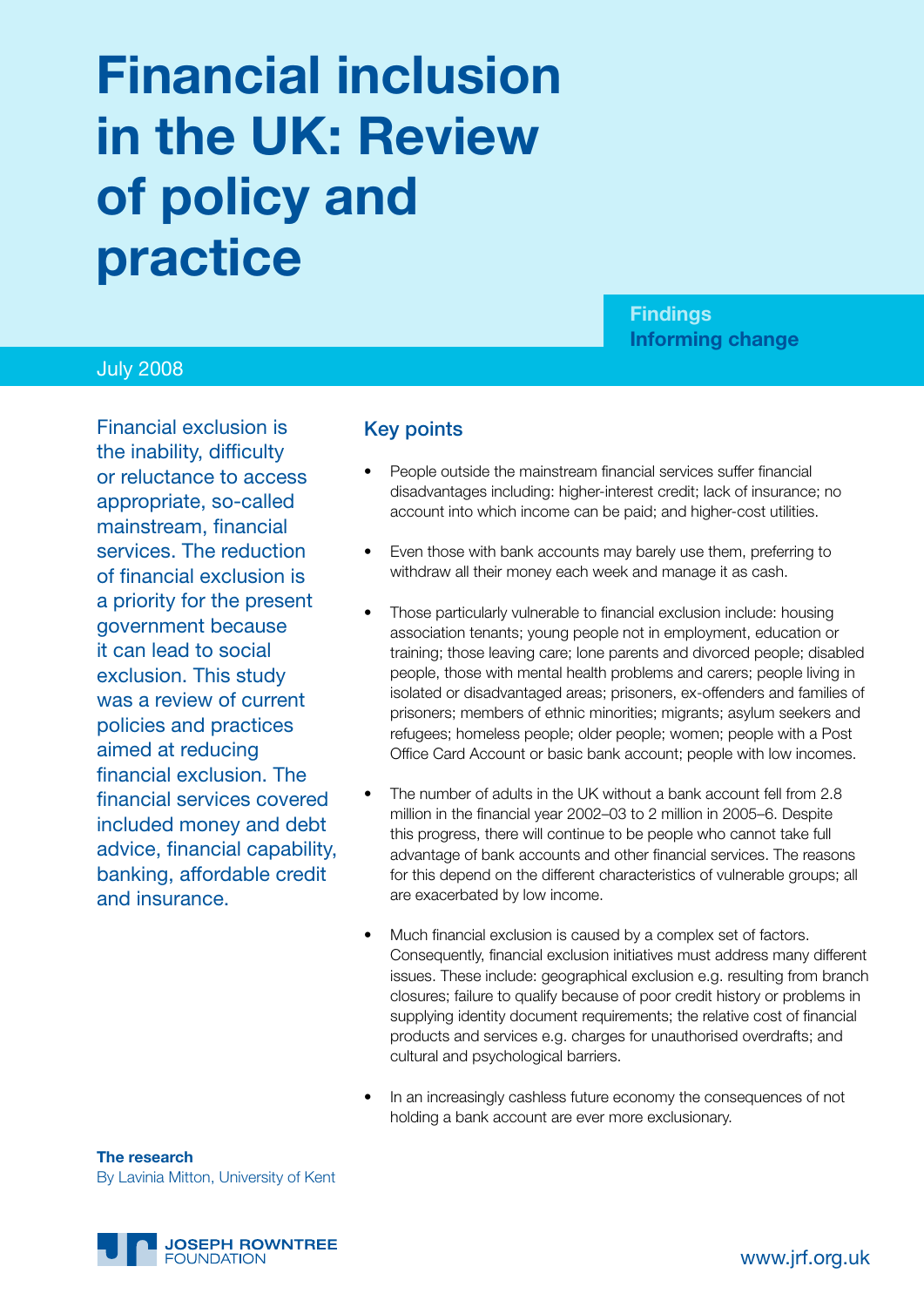# **Background**

Financial inclusion has two elements: good financial decision-making (the 'demand side' of the equation) and access to suitable products and services (the 'supply side').

Good financial decision-making requires:

- Financial literacy, or a basic understanding of financial concepts.
- Financial capability, or the ability and motivation to plan finances, seek out information and advice, and apply these to personal circumstances. Financial capability is increasingly important, as the range of financial products becomes more complex. The need for financial education is continuous through people's lives as the market and personal circumstances change.

Poor financial decision-making can, of course, affect people not on low incomes. However, those most affected are those who will suffer a greater loss of welfare as a consequence of poor decisions. Better-off people are more likely to have a cushion of financial assets or access to affordable credit and so may be able to get by with only a rough knowledge of how much they earn and how much things cost: they are not financially excluded.

# Implications of financial exclusion

Financial exclusion is a current policy concern because it creates financial problems in the following ways:

- Exclusion from affordable loans leaves people who need to borrow money with no option but to use high-interest credit.
- A lack of insurance and savings makes families vulnerable to financial crises following unexpected events such as burglary or flooding. A lack of savings can lead to poverty in old age.
- Many employers will only pay wages into a bank account.
- Cheque cashing agencies may charge 7 to 9 per cent of the value of the cheque plus a fee for the transaction.
- Not having a bank account with a direct debit facility excludes people from this method of paying bills. Most utility suppliers charge more for using other methods of payment, such as pre-payment meters, pay-point cards in convenience stores, postal orders or cash.

Financial exclusion reinforces social exclusion. It is not just an individual problem: a whole community can suffer from under-investment in financial services. Conversely, financial inclusion significantly contributes to a route out of poverty.

# Policy context

In the last ten years, financial exclusion has emerged as a policy concern and funding has been made available at both national and local levels. There are many different initiatives under the auspices of different government departments and statutory bodies. In addition there is divergence between the policies in England and the devolved administrations. The voluntary and private sectors also play a crucial role in providing services to financially excluded groups.

There is currently a push for financial advice to be more widely available. The aim is to ensure that there is greater access to high-quality, affordable and 'salesfree' financial advice for those who are most vulnerable to the consequences of poor financial decision-making. The Thoresen Review feasibility study of 'generic financial advice'– also referred to as 'money guidance'– published its final report in March 2008 (Thoresen Review of Generic Financial Advice: Final Report, HM Treasury).

# Aims of the study

The aims of this study were:

- to identify which groups appear likely to remain financially excluded in the future;
- to identify the strengths and weakness of current financial inclusion initiatives;
- to look at how policy makers and practitioners can address the needs of the financially excluded.

The research was complicated by the very many financial inclusion initiatives currently taking place and the fast-moving nature of this field. In addition, because government investment in financial inclusion is relatively recent, many initiatives remain at the early stages or are short term and so few have, as yet, been properly evaluated.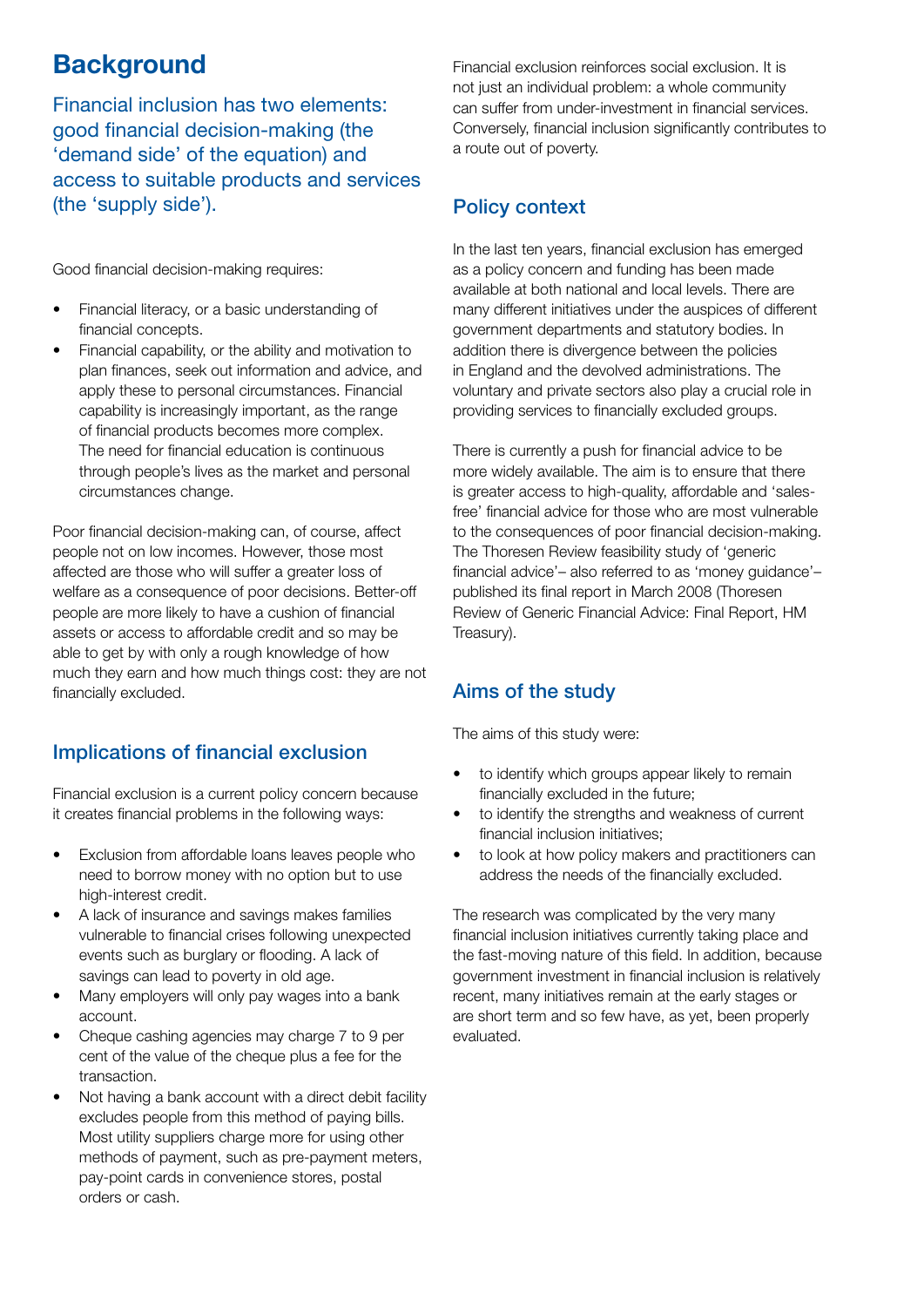#### Groups particularly vulnerable to financial exclusion

In identifying those 'vulnerable groups' which are being left out of current initiatives – either entirely or through inadequate or inappropriate provision – the study found that the need in this area is so great that all the groups looked at were likely to be vulnerable to financial exclusion into the future. Some groups are particularly vulnerable for reasons which are separate from, or interact with, having a low income, such as disabled people and older people. Nevertheless, low income is an exacerbating factor for all groups. In assessing vulnerable groups the research found that the gap between those making best use of financial services and those unable to do this looks likely to widen.

#### Money and debt advice services and financial capability initiatives

The study highlighted the huge diversity of financial inclusion work taking place. It was clear from the sheer number of initiatives identified that what helps one group of clients may not help another. The variety of advice being offered is not necessarily a problem because of the diversity of needs, and because of the way financial exclusion interlinks with the other problems a person may be facing. Nevertheless, considerable work remains to be done to identify what is effective for different types of client. It was impossible to fully evaluate the impact of this work within the time span of this study. However, data from the interviews suggests that successful initiatives shared the following features:

- Intervention occurred at the point when the client was ready to receive advice or was looking for financial help.
- They enjoyed continuity of funding, enabling an ongoing service to be provided.
- They used trained staff. In some cases, money advisers were trained in the needs of vulnerable groups. In others, financial training was given to those already working with particular groups.
- The service was effectively marketed to potential clients.
- The service was seen as independent and trusted.
- Partnerships with other relevant organisations were developed.

The study's recommendations to money and debt advice services and financial capability initiatives were:

- To understand the specific needs of the target group in terms of where, when and how to deliver assistance, and the topics to be covered.
- To make cross-referrals, recognising that financial exclusion may be only one of several problems faced by an individual.

Recommendations for central, devolved and local government departments were:

- To provide more assured, long-term funding to money and debt advice and financial capability projects. This will ensure that experienced staff are not lost to the sector, and recognises the long-term nature of clients' needs.
- To continue to invest in the financial training of advice workers, particularly those working generally with a specific vulnerable client group.
- To ensure that the current government push for generic financial advice is sufficiently targeted, since the most successful projects are tailored to clients' circumstances.

#### The financial services industry

Recent changes in the financial services industry have increased the risk of financial exclusion for some groups, but have led to greater financial inclusion for others. The gap will widen further between those who stand to gain from being able to make the use of direct debits, online banking and text banking, and those whose main reason for financial exclusion is that their financial resources are stretched and who find it easier to use cash.

For those in danger of being left out, banks need to help customers on low incomes to control their finances by offering suitable financial products.